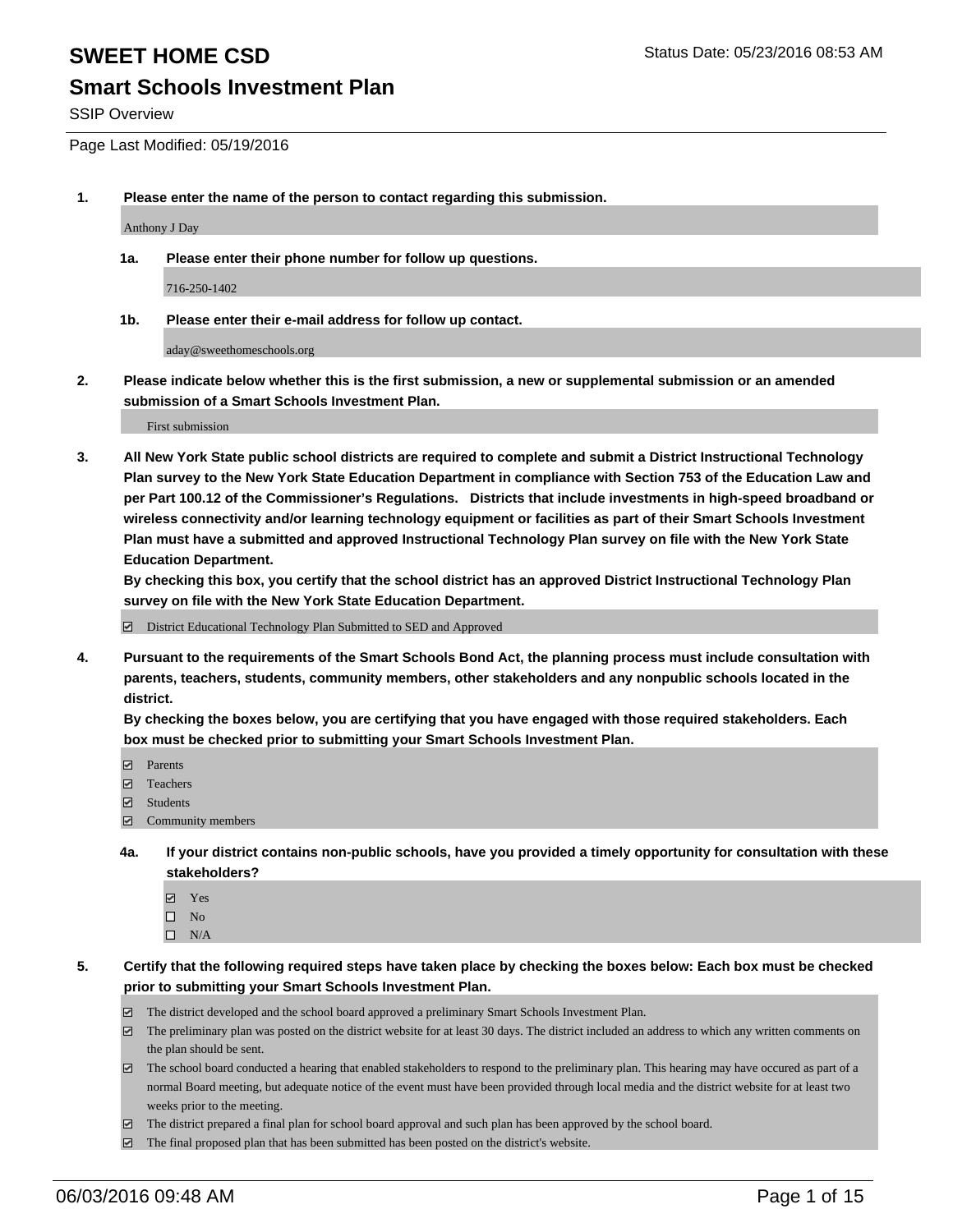### **Smart Schools Investment Plan**

SSIP Overview

Page Last Modified: 05/19/2016

**5a. Please upload the proposed Smart Schools Investment Plan (SSIP) that was posted on the district's website. Note that this should be different than your recently submitted Educational Technology Survey. The Final SSIP, as approved by the School Board, should also be posted on the website and remain there during the course of the projects contained therein.**

SHCSD Final SS Invest Plan 01-06.pdf

**6. Please enter an estimate of the total number of students and staff that will benefit from this Smart Schools Investment Plan based on the cumulative projects submitted to date.**

3,627

**7. An LEA/School District may partner with one or more other LEA/School Districts to form a consortium to pool Smart Schools Bond Act funds for a project that meets all other Smart School Bond Act requirements. Each school district participating in the consortium will need to file an approved Smart Schools Investment Plan for the project and submit a signed Memorandum of Understanding that sets forth the details of the consortium including the roles of each respective district.**

 $\Box$  The district plans to participate in a consortium to partner with other school district(s) to implement a Smart Schools project.

**8. Please enter the name and 6-digit SED Code for each LEA/School District participating in the Consortium.**

| <b>Partner LEA/District</b> | ISED BEDS Code |
|-----------------------------|----------------|
| (No Response)               | (No Response)  |

**9. Please upload a signed Memorandum of Understanding with all of the participating Consortium partners.** (No Response)

**10. Your district's Smart Schools Bond Act Allocation is:**

\$1,891,997

**11. Enter the budget sub-allocations by category that you are submitting for approval at this time. If you are not budgeting SSBA funds for a category, please enter 0 (zero.) If the value entered is \$0, you will not be required to complete that survey question.**

|                                       | Sub-        |
|---------------------------------------|-------------|
|                                       | Allocations |
| <b>School Connectivity</b>            | 300,000     |
| Connectivity Projects for Communities | $\Omega$    |
| <b>Classroom Technology</b>           | 111,160     |
| Pre-Kindergarten Classrooms           | $\Omega$    |
| Replace Transportable Classrooms      | $\Omega$    |
| High-Tech Security Features           | 85,000      |
| Totals:                               | 496,160.00  |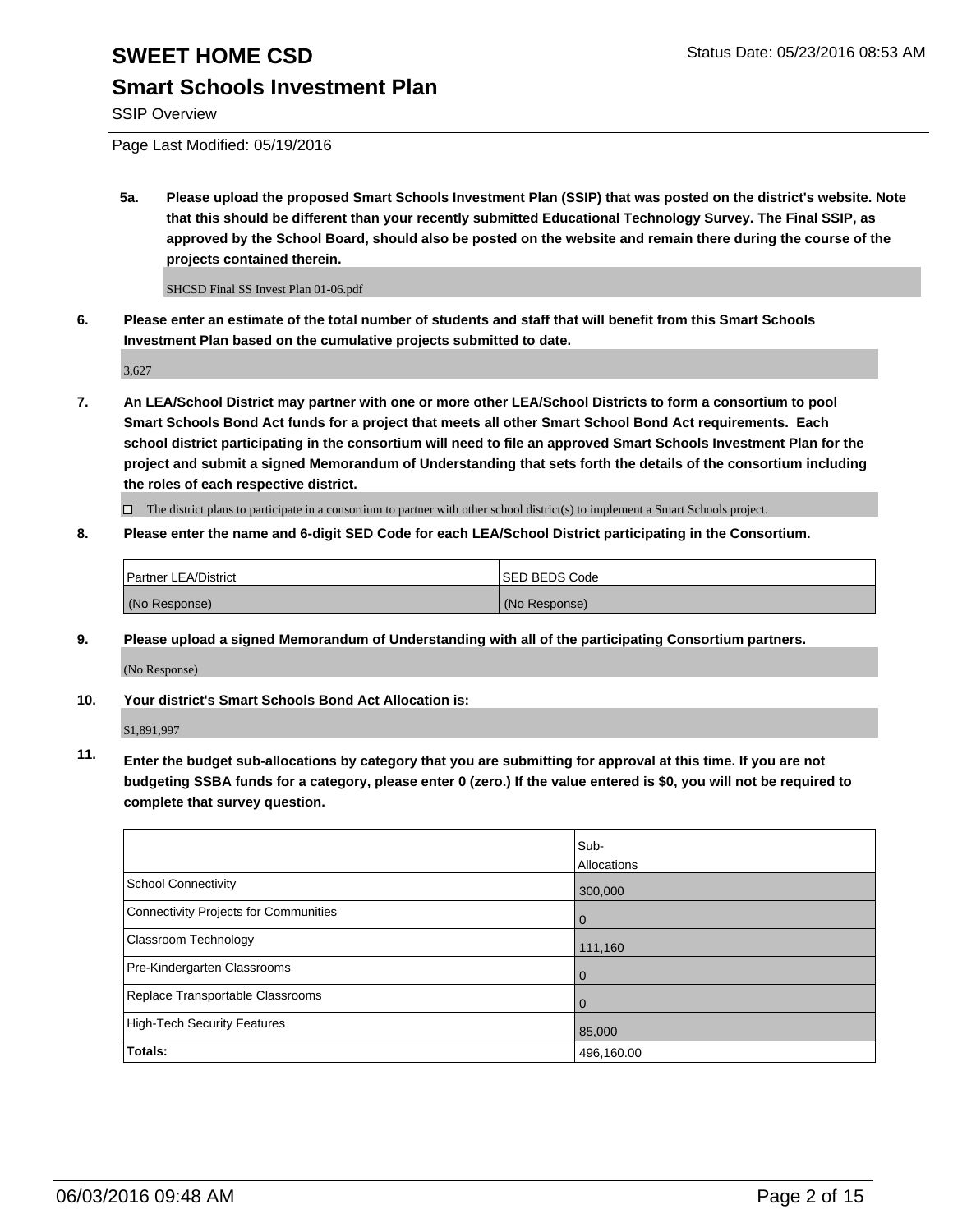# **SWEET HOME CSD** Status Date: 05/23/2016 08:53 AM **Smart Schools Investment Plan**

School Connectivity

Page Last Modified: 05/19/2016

- **1. In order for students and faculty to receive the maximum benefit from the technology made available under the Smart Schools Bond Act, their school buildings must possess sufficient connectivity infrastructure to ensure that devices can be used during the school day. Smart Schools Investment Plans must demonstrate that:**
	- **sufficient infrastructure that meets the Federal Communications Commission's 100 Mbps per 1,000 students standard currently exists in the buildings where new devices will be deployed, or**
	- **is a planned use of a portion of Smart Schools Bond Act funds, or**
	- **is under development through another funding source.**

**Smart Schools Bond Act funds used for technology infrastructure or classroom technology investments must increase the number of school buildings that meet or exceed the minimum speed standard of 100 Mbps per 1,000 students and staff within 12 months. This standard may be met on either a contracted 24/7 firm service or a "burstable" capability. If the standard is met under the burstable criteria, it must be:**

**1. Specifically codified in a service contract with a provider, and**

**2. Guaranteed to be available to all students and devices as needed, particularly during periods of high demand, such as computer-based testing (CBT) periods.**

**Please describe how your district already meets or is planning to meet this standard within 12 months of plan submission.**

All school buildings would have 1Gb connectivity once the new switches as the elementary are installed. Provided that we receive funding, we anticipate that the switches will be installed no later than July 1, 2016. Our elementary schools currently have the following enrollments: Glendale Elementary 376 studentss

Heritage Heights: 332 Students

Maplemere Elementary: 367 students Willow Ridge Elementary: 322 students

- **1a. If a district believes that it will be impossible to meet this standard within 12 months, it may apply for a waiver of this requirement, as described on the Smart Schools website. The waiver must be filed and approved by SED prior to submitting this survey.**
	- $\Box$  By checking this box, you are certifying that the school district has an approved waiver of this requirement on file with the New York State Education Department.

#### **2. Connectivity Speed Calculator (Required)**

|                         | Number of<br>Students | Multiply by<br>100 Kbps | Divide by 1000 Current Speed<br>lto Convert to<br>Required<br>Speed in Mb | l in Mb | Expected<br>Speed to be<br>Attained Within   Required<br>12 Months | Expected Date<br><b>When</b><br>Speed Will be<br><b>Met</b> |
|-------------------------|-----------------------|-------------------------|---------------------------------------------------------------------------|---------|--------------------------------------------------------------------|-------------------------------------------------------------|
| <b>Calculated Speed</b> | 3,627                 | 362,700                 | 363                                                                       | 100     | 1000                                                               | Sept. 2016                                                  |

#### **3. Briefly describe how you intend to use Smart Schools Bond Act funds for high-speed broadband and/or wireless connectivity projects in school buildings.**

Smart Schools Bond Funds will be used to purchase new main ethernet switches for each of our elementary schools. This will boost signal capacity to existing wireless hubs.

Additional funding will be used to purchase and install new 1G Wireless Access Points at our Middle School. This will improve capacity to support our 1:1 initiative at our Middle School. Existing WAP's at the Middle School will be redeployed to our elementary schools.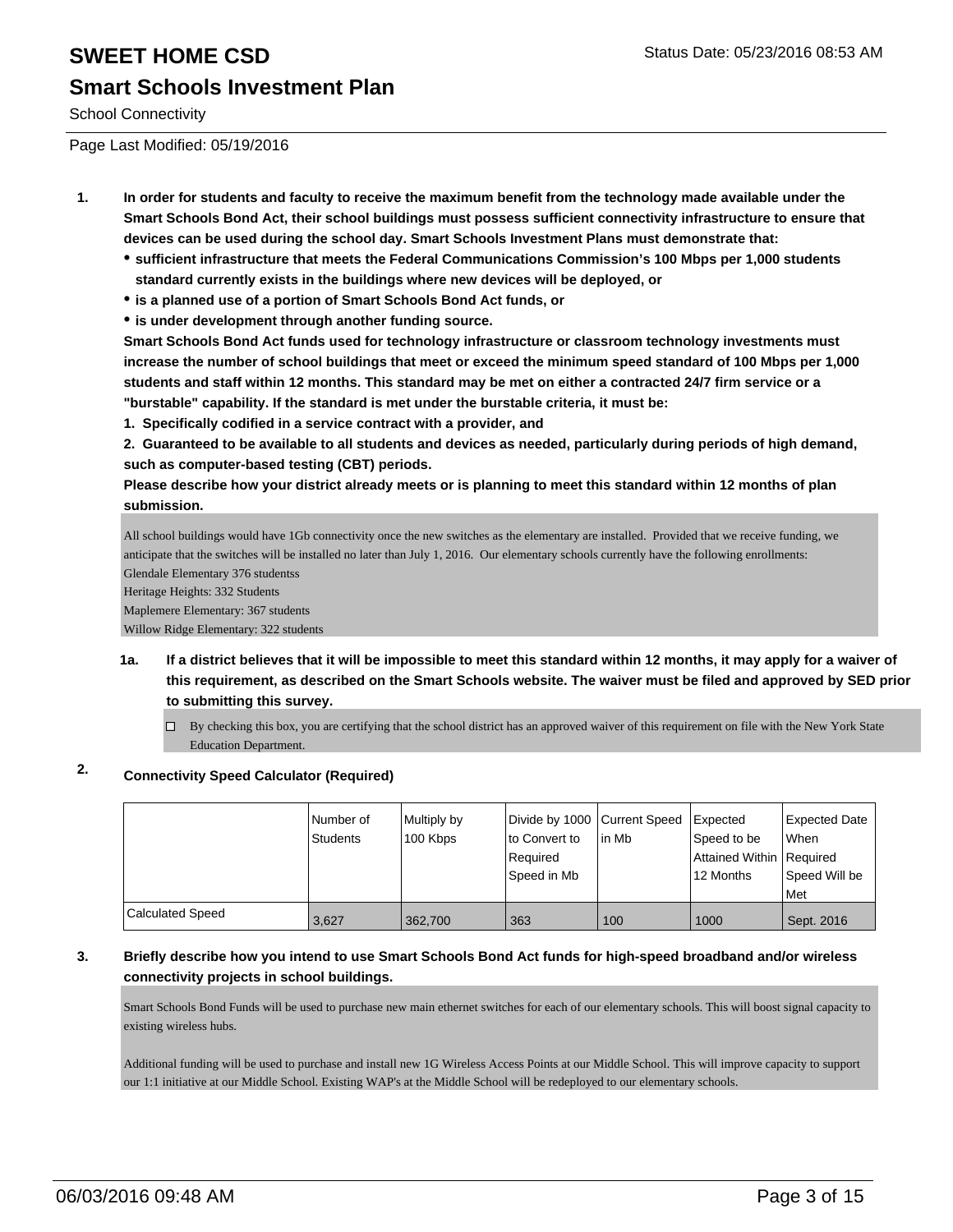# **SWEET HOME CSD** Status Date: 05/23/2016 08:53 AM **Smart Schools Investment Plan**

School Connectivity

Page Last Modified: 05/19/2016

**4. Briefly describe the linkage between the district's District Instructional Technology Plan and the proposed projects. (There should be a link between your response to this question and your response to Question 1 in Part E. Curriculum and Instruction "What are the district's plans to use digital connectivity and technology to improve teaching and learning?)**

Our district mission is "Every student, one community, ready for the future." We are committed to preparing our students for a world where technology integration will be ubiquitous and fully involved in every aspect of life. We will use these funds to build the sound infrastructure to support 1:1 learning in our schools. By boosting the wireless capacity, we can use our 1:1 program to deliver curriclum through our learning management system Schoology and to bring differentiated curriculum to kids in the form of computer adaptive and specialized curriciulum module.

By developing the wireless access point capacity at the middle school, we are able to upgrade our capacity at our elementary schools as well. This will allow us to rotate older devices turned in by graduating students to take the 1:1 concept to our intermediate (3-5) grades as well.

**5. If the district wishes to have students and staff access the Internet from wireless devices within the school building, or in close proximity to it, it must first ensure that it has a robust Wi-Fi network in place that has sufficient bandwidth to meet user demand.**

**Please describe how you have quantified this demand and how you plan to meet this demand.**

See above. New switchgear will allow us to move more bandwidth from our 1GB Internet connection to classrooms. The purchase and installation of new WAP's will keep total district capacity to 100% and increase the volume of user traffic accessing the bandwidth allowing more traffic flow for streaming and data flow.

**6. As indicated on Page 5 of the guidance, the Office of Facilities Planning will have to conduct a preliminary review of all capital projects, including connectivity projects.**

| Project Number        |
|-----------------------|
| 14-02-07-06-0-007-SB1 |
| 14-02-07-06-0-003-SB1 |
| 14-02-07-06-0-009-SB1 |
| 14-02-07-06-0-008-SB1 |
| 14-02-07-06-0-012-SB1 |
| 14-02-07-06-0-006-SB1 |

**7. Certain high-tech security and connectivity infrastructure projects may be eligible for an expedited review process as determined by the Office of Facilities Planning.**

**Was your project deemed eligible for streamlined review?**

Yes

**7a. Districts that choose the Streamlined Review Process will be required to certify that they have reviewed all installations with their licensed architect or engineer of record and provide that person's name and license number.**

**The licensed professional must review the products and proposed method of installation prior to implementation and review the work during and after completion in order to affirm that the work was code-compliant, if requested.**

 $\Box$  I certify that I have reviewed all installations with a licensed architect or engineer of record.

**8. Include the name and license number of the architect or engineer of record.**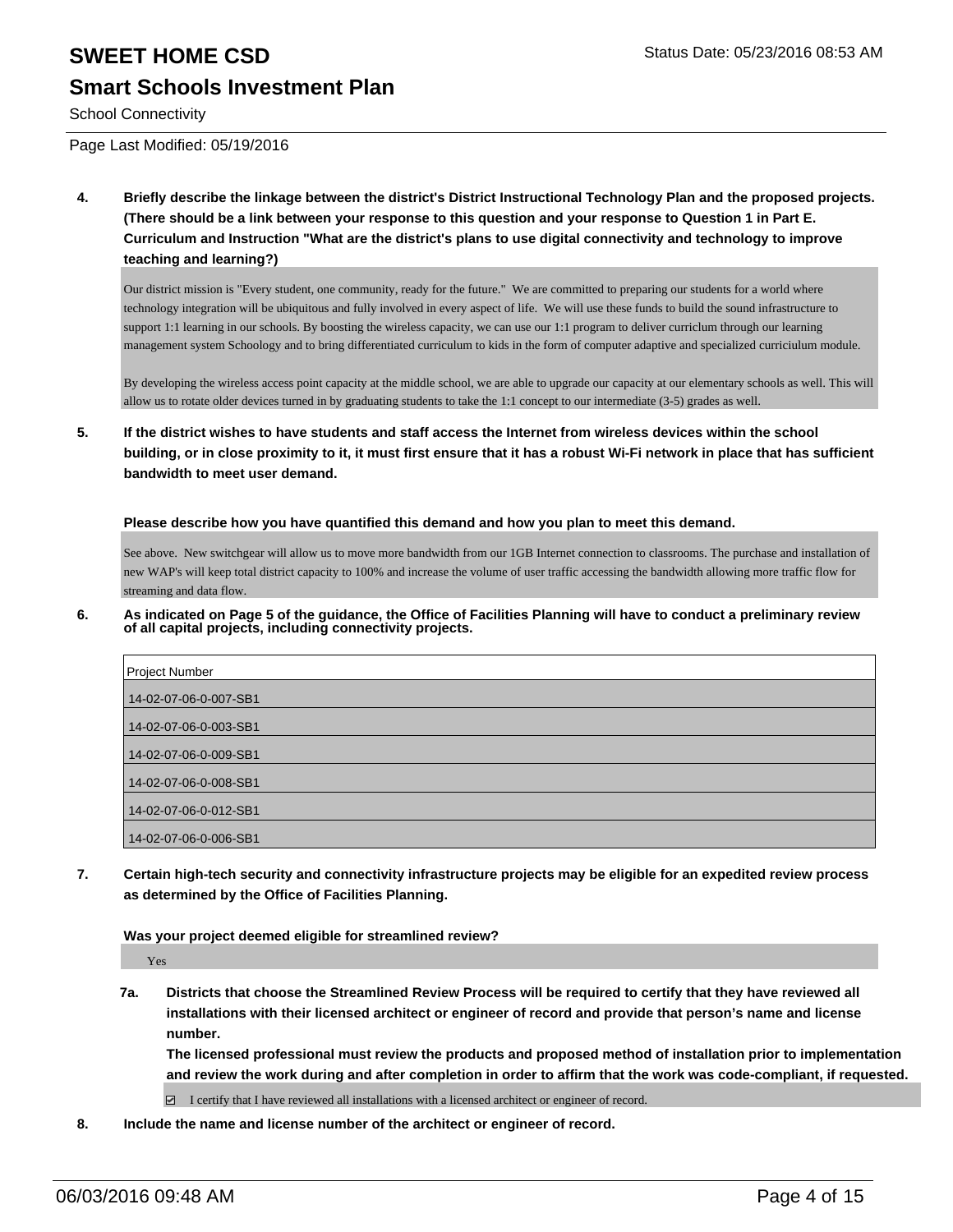### **Smart Schools Investment Plan**

School Connectivity

Page Last Modified: 05/19/2016

| Name         | License Number |
|--------------|----------------|
| Shawn Wright | 29492          |

#### **9. If you are submitting an allocation for School Connectivity complete this table. Note that the calculated Total at the bottom of the table must equal the Total allocation for this category that you entered in the SSIP Overview overall budget.**

|                                            | Sub-          |
|--------------------------------------------|---------------|
|                                            | Allocation    |
| Network/Access Costs                       | 200,000       |
| <b>Outside Plant Costs</b>                 | (No Response) |
| School Internal Connections and Components | 100,000       |
| <b>Professional Services</b>               | (No Response) |
| Testing                                    | (No Response) |
| <b>Other Upfront Costs</b>                 | (No Response) |
| <b>Other Costs</b>                         | (No Response) |
| Totals:                                    | 300,000.00    |

| Select the allowable expenditure | Item to be purchased              | Quantity       | Cost per Item | <b>Total Cost</b> |
|----------------------------------|-----------------------------------|----------------|---------------|-------------------|
| type.                            |                                   |                |               |                   |
| Repeat to add another item under |                                   |                |               |                   |
| each type.                       |                                   |                |               |                   |
| <b>Network/Access Costs</b>      | Main building network switch gear | $\overline{4}$ | 50,000        | 200,000           |
| <b>Connections/Components</b>    | Wireless Access Points            | -80            | 1,250         | 100.000           |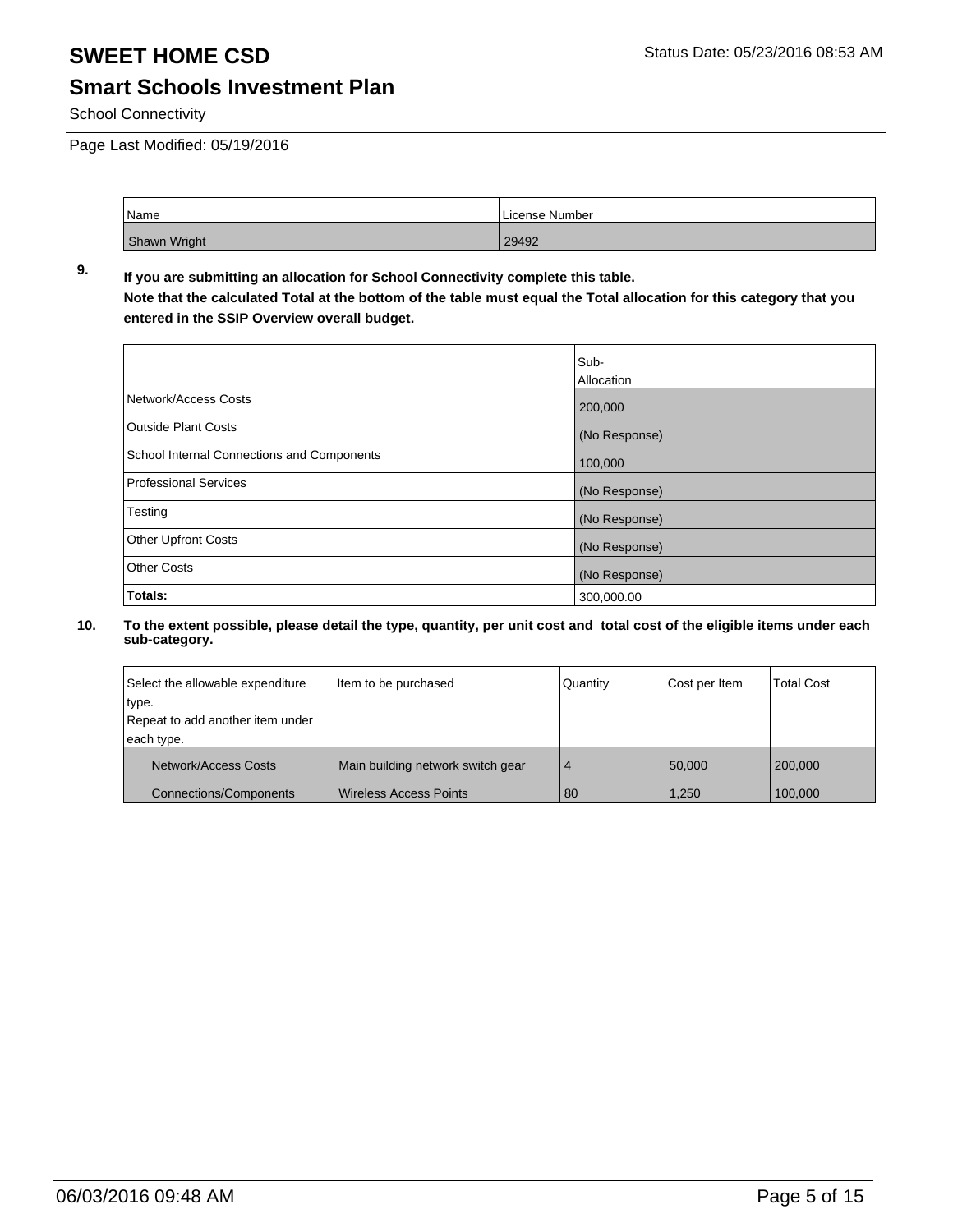#### **Smart Schools Investment Plan**

Community Connectivity (Broadband and Wireless)

Page Last Modified: 05/19/2016

**1. Briefly describe how you intend to use Smart Schools Bond Act funds for high-speed broadband and/or wireless connectivity projects in the community.**

(No Response)

**2. Please describe how the proposed project(s) will promote student achievement and increase student and/or staff access to the Internet in a manner that enhances student learning and/or instruction outside of the school day and/or school building.**

(No Response)

**3. Community connectivity projects must comply with all the necessary local building codes and regulations (building and related permits are not required prior to plan submission).**

 $\Box$  I certify that we will comply with all the necessary local building codes and regulations.

**4. Please describe the physical location of the proposed investment.**

(No Response)

**5. Please provide the initial list of partners participating in the Community Connectivity Broadband Project, along with their Federal Tax Identification (Employer Identification) number.**

| Project Partners | <b>IFederal ID#</b> |
|------------------|---------------------|
| (No Response)    | (No Response)       |

**6. If you are submitting an allocation for Community Connectivity, complete this table. Note that the calculated Total at the bottom of the table must equal the Total allocation for this category that you**

**entered in the SSIP Overview overall budget.**

|                             | Sub-Allocation |
|-----------------------------|----------------|
| Network/Access Costs        | (No Response)  |
| Outside Plant Costs         | (No Response)  |
| <b>Tower Costs</b>          | (No Response)  |
| Customer Premises Equipment | (No Response)  |
| Professional Services       | (No Response)  |
| Testing                     | (No Response)  |
| Other Upfront Costs         | (No Response)  |
| Other Costs                 | (No Response)  |
| Totals:                     |                |

| Select the allowable expenditure | Item to be purchased | Quantity      | Cost per Item | <b>Total Cost</b> |
|----------------------------------|----------------------|---------------|---------------|-------------------|
| type.                            |                      |               |               |                   |
| Repeat to add another item under |                      |               |               |                   |
| each type.                       |                      |               |               |                   |
| (No Response)                    | (No Response)        | (No Response) | (No Response) | (No Response)     |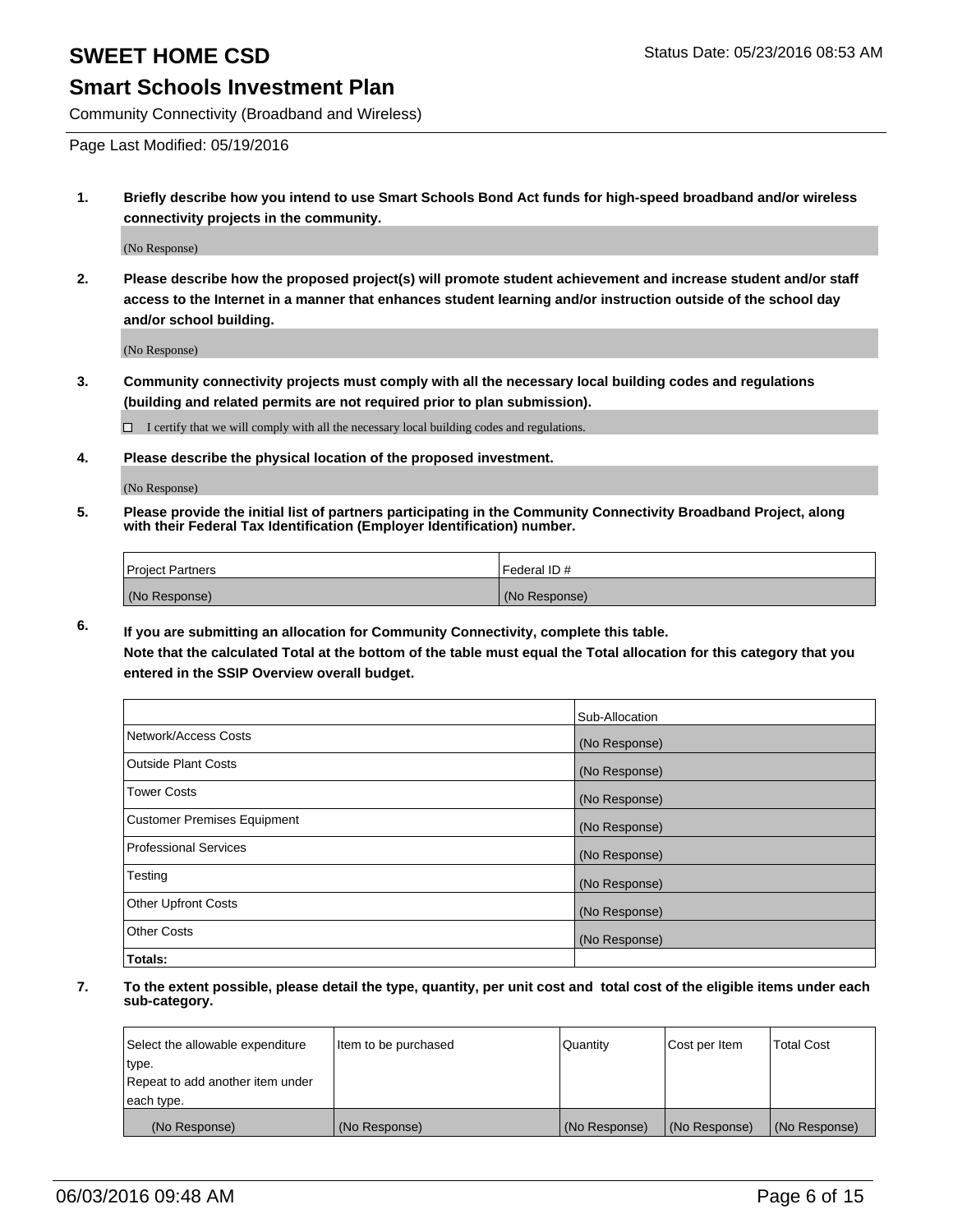#### **Smart Schools Investment Plan**

Classroom Learning Technology

Page Last Modified: 05/20/2016

**1. In order for students and faculty to receive the maximum benefit from the technology made available under the Smart Schools Bond Act, their school buildings must possess sufficient connectivity infrastructure to ensure that devices can be used during the school day. Smart Schools Investment Plans must demonstrate that sufficient infrastructure that meets the Federal Communications Commission's 100 Mbps per 1,000 students standard currently exists in the buildings where new devices will be deployed, or is a planned use of a portion of Smart Schools Bond Act funds, or is under development through another funding source.**

**Smart Schools Bond Act funds used for technology infrastructure or classroom technology investments must increase the number of school buildings that meet or exceed the minimum speed standard of 100 Mbps per 1,000 students and staff within 12 months. This standard may be met on either a contracted 24/7 firm service or a "burstable" capability. If the standard is met under the burstable criteria, it must be:**

**1. Specifically codified in a service contract with a provider, and**

**2. Guaranteed to be available to all students and devices as needed, particularly during periods of high demand, such as computer-based testing (CBT) periods.**

**Please describe how your district already meets or is planning to meet this standard within 12 months of plan submission.**

Sweet Home High School: 1032 students with 1 GB connection Sweet Home Middle School: 734 students with 1 Gb connection With purchase and installation of new switches in elementary schools by July 1, 2016, all elementary schools will meet the FCC minimum standard: Glendale Elementary 376 studentss

Heritage Heights: 332 Students Maplemere Elementary: 367 students Willow Ridge Elementary: 322 students

- **1a. If a district believes that it will be impossible to meet this standard within 12 months, it may apply for a waiver of this requirement, as described on the Smart Schools website. The waiver must be filed and approved by SED prior to submitting this survey.**
	- $\Box$  By checking this box, you are certifying that the school district has an approved waiver of this requirement on file with the New York State Education Department.

### **2. Connectivity Speed Calculator (Required)**

|                         | Number of<br>Students | Multiply by<br>100 Kbps | Divide by 1000 Current Speed<br>lto Convert to<br>Reauired<br>Speed in Mb | lin Mb | Expected<br>Speed to be<br>Attained Within   Required<br>12 Months | Expected Date<br><b>When</b><br>Speed Will be<br><b>IMet</b> |
|-------------------------|-----------------------|-------------------------|---------------------------------------------------------------------------|--------|--------------------------------------------------------------------|--------------------------------------------------------------|
| <b>Calculated Speed</b> | 3,627                 | 362,700                 | 363                                                                       | 100    | 1000                                                               | Sept 2016                                                    |

**3. If the district wishes to have students and staff access the Internet from wireless devices within the school building, or in close proximity to it, it must first ensure that it has a robust Wi-Fi network in place that has sufficient bandwidth to meet user demand.**

**Please describe how you have quantified this demand and how you plan to meet this demand.**

The purchase of switchgear and Wireless access points will create a robust wireless network with one WAP per classroom in all secondary buildings and 0.8 WAP per classroom for each elementary school.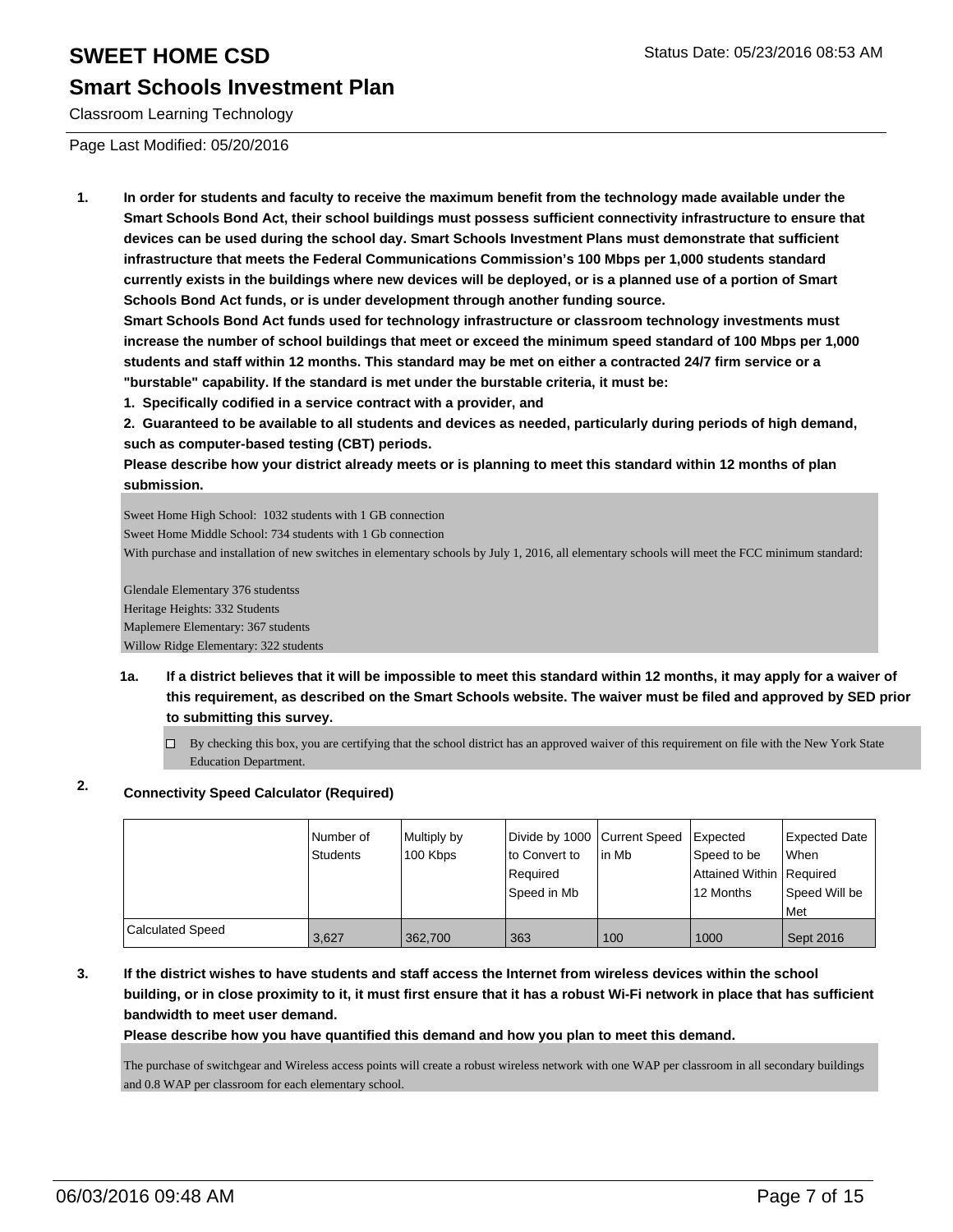### **Smart Schools Investment Plan**

Classroom Learning Technology

Page Last Modified: 05/20/2016

**4. All New York State public school districts are required to complete and submit an Instructional Technology Plan survey to the New York State Education Department in compliance with Section 753 of the Education Law and per Part 100.12 of the Commissioner's Regulations.**

**Districts that include educational technology purchases as part of their Smart Schools Investment Plan must have a submitted and approved Instructional Technology Plan survey on file with the New York State Education Department.**

- By checking this box, you are certifying that the school district has an approved Instructional Technology Plan survey on file with the New York State Education Department.
- **5. Describe the devices you intend to purchase and their compatibility with existing or planned platforms or systems. Specifically address the adequacy of each facility's electrical, HVAC and other infrastructure necessary to install and support the operation of the planned technology.**

Every classroom space in the district has mounted LCD projectors. They are a vital part of our work at every level but are aging. We will purchase 120 classroom LED projectors to replace aging models installed 5-7 years prior. This will begin an effort to replace 30-40 per year out of local funds as part of a replacement cycle. The LED models will have considerably longer shelf life due to the use of LED technology and are compatible with our teacher laptops and student iPads.

The district has adequate electrical supply to power the purchased devices. Sweet Home CSD already has projectors in place- these would be replacements.

- **6. Describe how the proposed technology purchases will:**
	- **> enhance differentiated instruction;**
	- **> expand student learning inside and outside the classroom;**
	- **> benefit students with disabilities and English language learners; and**
	- **> contribute to the reduction of other learning gaps that have been identified within the district.**

**The expectation is that districts will place a priority on addressing the needs of students who struggle to succeed in a rigorous curriculum. Responses in this section should specifically address this concern and align with the district's Instructional Technology Plan (in particular Question 2 of E. Curriculum and Instruction: "Does the district's instructional technology plan address the needs of students with disabilities to ensure equitable access to instruction, materials and assessments?" and Question 3 of the same section: "Does the district's instructional technology plan address the provision of assistive technology specifically for students with disabilities to ensure access to and participation in the general curriculum?"**

These enhancements will allow the use of more bandwidth intensive streaming software for use in differentiating the curriuclum by providing self guided instruction taking advantage of streaming technology in a "flipped classroom." It will allow students to work with local programming and purchased programs providing targeted intervention and enrichment opportunities through curriculum modules produced by national companies such as eSpark or locally created in our Schoology LMS. English Language Learners will benefit from supplementary software to build understanding of both receptive and expressive language. Teachers will be able to use the technology to decentralize classroom instruction to provide targeted assistance students with disabilities in small groups and to ELL students.

**7. Where appropriate, briefly describe how the proposed technology purchases will enhance ongoing communication with parents and other stakeholders and help the district facilitate technology-based regional partnerships, including distance learning and other efforts.**

Our 1:1 program puts technology front and center. These investments will further boost our capacity to use a leanring management system that brings content to students at all times- both in and out of school. The strengthening of our infrastructure will improve the capacity of our parents ot utilize Schoology to learn more about their child's work in school and its demands.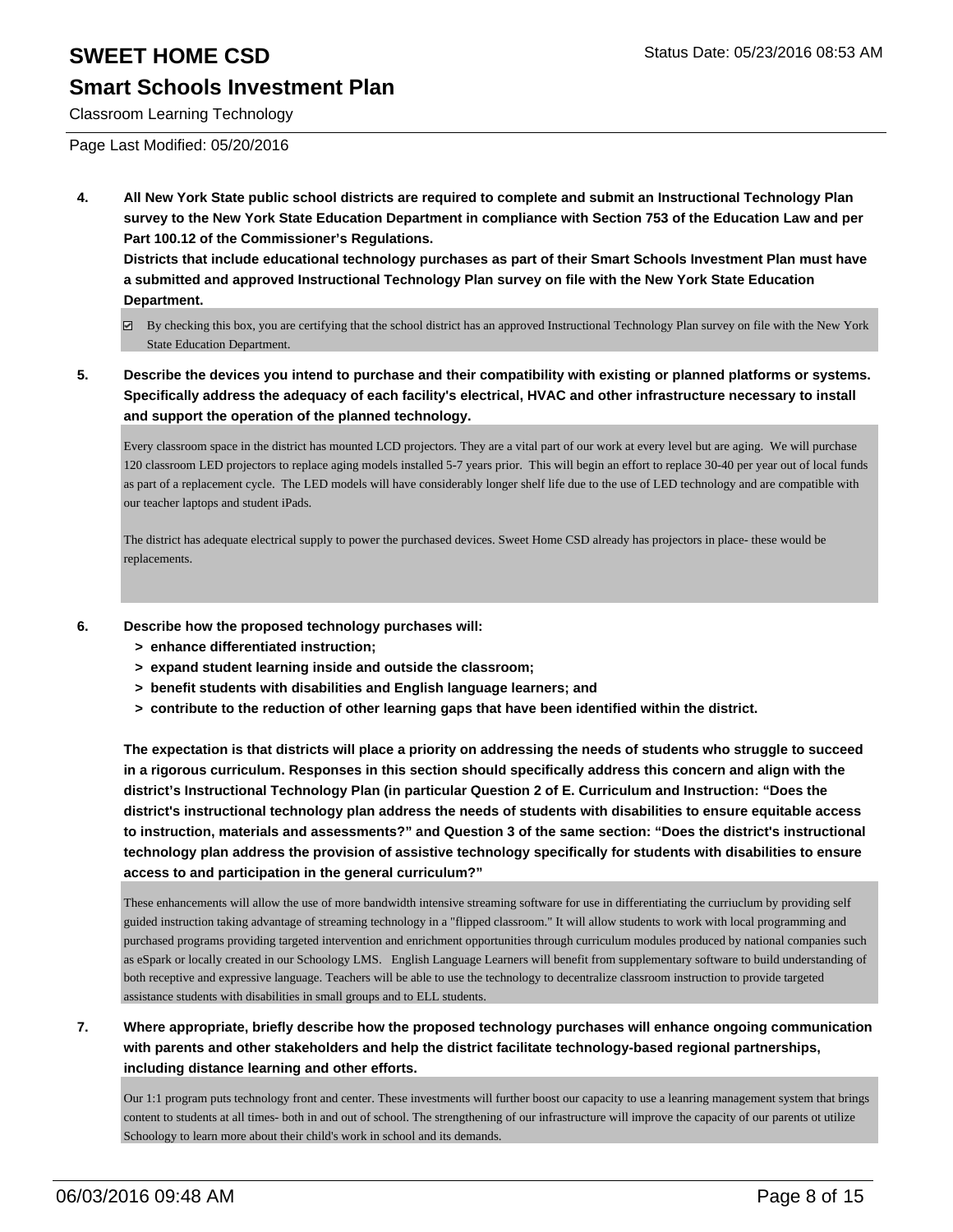### **Smart Schools Investment Plan**

Classroom Learning Technology

Page Last Modified: 05/20/2016

**8. Describe the district's plan to provide professional development to ensure that administrators, teachers and staff can employ the technology purchased to enhance instruction successfully.**

**Note: This response should be aligned and expanded upon in accordance with your district's response to Question 1 of F. Professional Development of your Instructional Technology Plan: "Please provide a summary of professional development offered to teachers and staff, for the time period covered by this plan, to support technology to enhance teaching and learning. Please include topics, audience and method of delivery within your summary."**

We contract with EdTech teacher out of Boston, MA to provide training in technology integration specifically around the use of 1:1 devices/ iPads. We also provide training on our learning management system Schoology via agreement with local BOCES. We have technology coaches at both our middle and high school to work alongside teachers in planning and delivering technology enhanced instruction.

- **9. Districts must contact the SUNY/CUNY teacher preparation program that supplies the largest number of the district's new teachers to request advice on innovative uses and best practices at the intersection of pedagogy and educational technology.**
	- By checking this box, you certify that you have contacted the SUNY/CUNY teacher preparation program that supplies the largest number of your new teachers to request advice on these issues.
- **10. A district whose Smart Schools Investment Plan proposes the purchase of technology devices and other hardware must account for nonpublic schools in the district.**

#### **Are there nonpublic schools within your school district?**

- **团** Yes
- $\hfill \square$  No
- **10a. Describe your plan to loan purchased hardware to nonpublic schools within your district. The plan should use your district's nonpublic per-student loan amount calculated below, within the framework of the guidance. Please enter the date by which nonpublic schools must request classroom technology items. Also, specify in your response the devices that the nonpublic schools have requested, as well as in the in the Budget and the Expenditure Table at the end of the page.**

In consultation with its principal, St. Christopher school, a K-8 school servicing 400 students, decided to seek its share of Smart Schools funds in the form of 20 laptop computers for its computer lab.

St. Christopher's School will be asked to make a written request for use of the devices by June 1st for use the folloiwng school year. They will be delivered to the school for use in their program. The school will be asked to return the devices in June of each year for servicing and returned upon submission of the request the following year.

**10b. A final Smart Schools Investment Plan cannot be approved until school authorities have adopted regulations specifying the date by which requests from nonpublic schools for the purchase and loan of Smart Schools Bond Act classroom technology must be received by the district.**

 $\boxtimes$  By checking this box, you certify that you have such a plan and associated regulations in place that have been made public.

### **11. Nonpublic Classroom Technology Loan Calculator**

**The Smart Schools Bond Act provides that any Classroom Learning Technology purchases made using Smart Schools funds shall be lent, upon request, to nonpublic schools in the district. However, no school district shall be required to loan technology in amounts greater than the total obtained and spent on technology pursuant to the Smart Schools Bond Act and the value of such loan may not exceed the total of \$250 multiplied by the nonpublic school enrollment in the base year at the time of enactment. See:**

**http://www.p12.nysed.gov/mgtserv/smart\_schools/docs/Smart\_Schools\_Bond\_Act\_Guidance\_04.27.15\_Final.pdf.**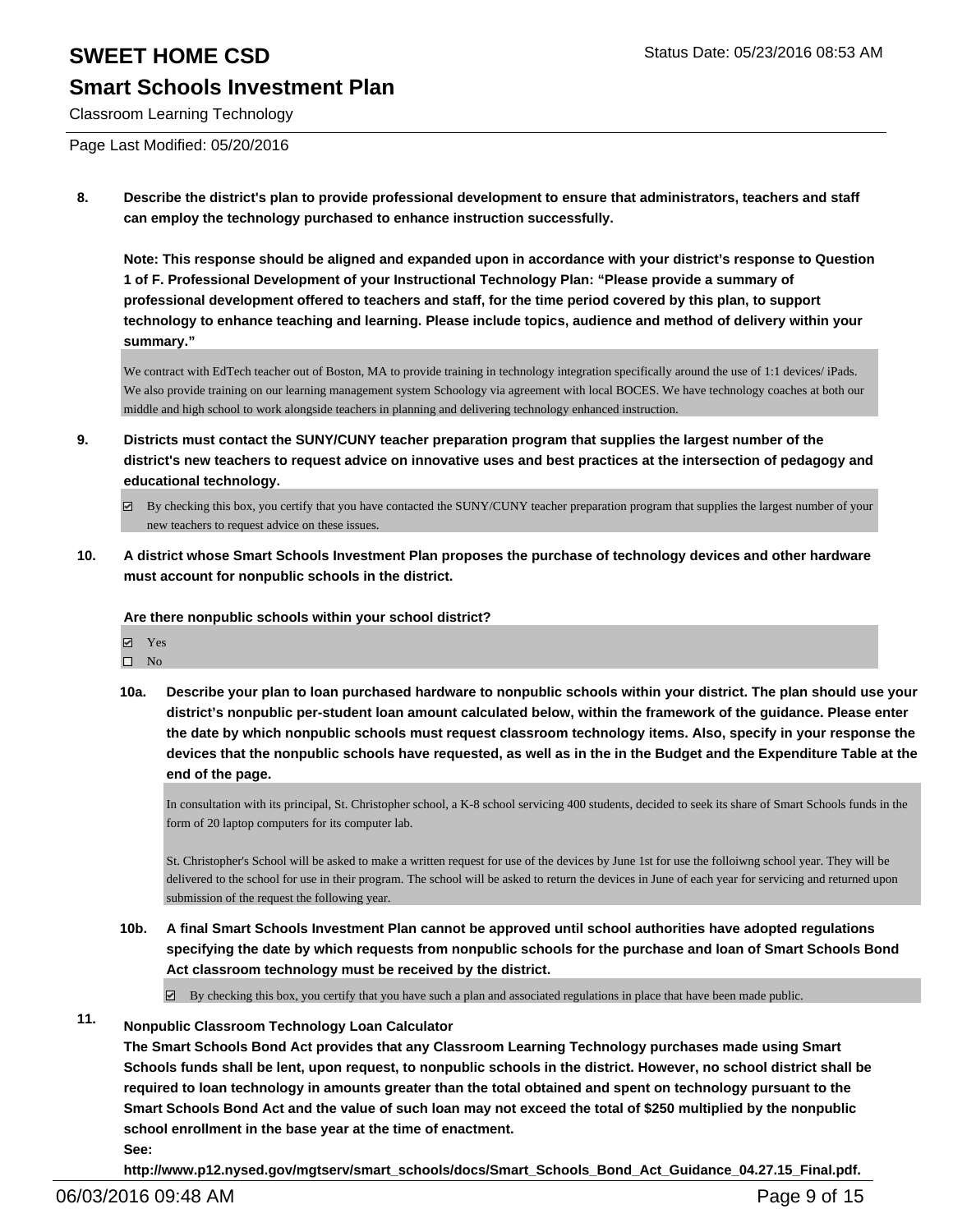### **Smart Schools Investment Plan**

Classroom Learning Technology

Page Last Modified: 05/20/2016

|                                     | 1. Classroom<br>Technology<br>Sub-allocation | 2. Public<br>Enrollment<br>$(2014-15)$ | 3. Nonpublic<br>Enrollment<br>$(2014-15)$ | l 4. Sum of<br>l Public and<br>l Nonpublic<br><b>Enrollment</b> | 15. Total Per<br>Pupil Sub-<br>Iallocation | 6. Total<br>Nonpublic Loan<br>Amount |
|-------------------------------------|----------------------------------------------|----------------------------------------|-------------------------------------------|-----------------------------------------------------------------|--------------------------------------------|--------------------------------------|
| Calculated Nonpublic Loan<br>Amount | 111.160                                      | 3.227                                  | 400                                       | 3,627                                                           | 31                                         | 12.400                               |

**12. To ensure the sustainability of technology purchases made with Smart Schools funds, districts must demonstrate a long-term plan to maintain and replace technology purchases supported by Smart Schools Bond Act funds. This sustainability plan shall demonstrate a district's capacity to support recurring costs of use that are ineligible for Smart Schools Bond Act funding such as device maintenance, technical support, Internet and wireless fees, maintenance of hotspots, staff professional development, building maintenance and the replacement of incidental items. Further, such a sustainability plan shall include a long-term plan for the replacement of purchased devices and equipment at the end of their useful life with other funding sources.**

 $\boxdot$  By checking this box, you certify that the district has a sustainability plan as described above.

**13. Districts must ensure that devices purchased with Smart Schools Bond funds will be distributed, prepared for use, maintained and supported appropriately. Districts must maintain detailed device inventories in accordance with generally accepted accounting principles.**

By checking this box, you certify that the district has a distribution and inventory management plan and system in place.

**14. If you are submitting an allocation for Classroom Learning Technology complete this table. Note that the calculated Total at the bottom of the table must equal the Total allocation for this category that you entered in the SSIP Overview overall budget.**

|                         | Sub-Allocation |
|-------------------------|----------------|
| Interactive Whiteboards | (No Response)  |
| Computer Servers        | (No Response)  |
| Desktop Computers       | (No Response)  |
| Laptop Computers        | 12,400         |
| <b>Tablet Computers</b> | (No Response)  |
| <b>Other Costs</b>      | 98,760         |
| Totals:                 | 111,160.00     |

| Select the allowable expenditure | Item to be Purchased            | Quantity | Cost per Item | <b>Total Cost</b> |
|----------------------------------|---------------------------------|----------|---------------|-------------------|
| type.                            |                                 |          |               |                   |
| Repeat to add another item under |                                 |          |               |                   |
| each type.                       |                                 |          |               |                   |
| <b>Laptop Computers</b>          | Dell Laptops                    | 20       | 620           | 12,400            |
| <b>Other Costs</b>               | <b>Classroom LED Projectors</b> | 120      | 823           | 98,760            |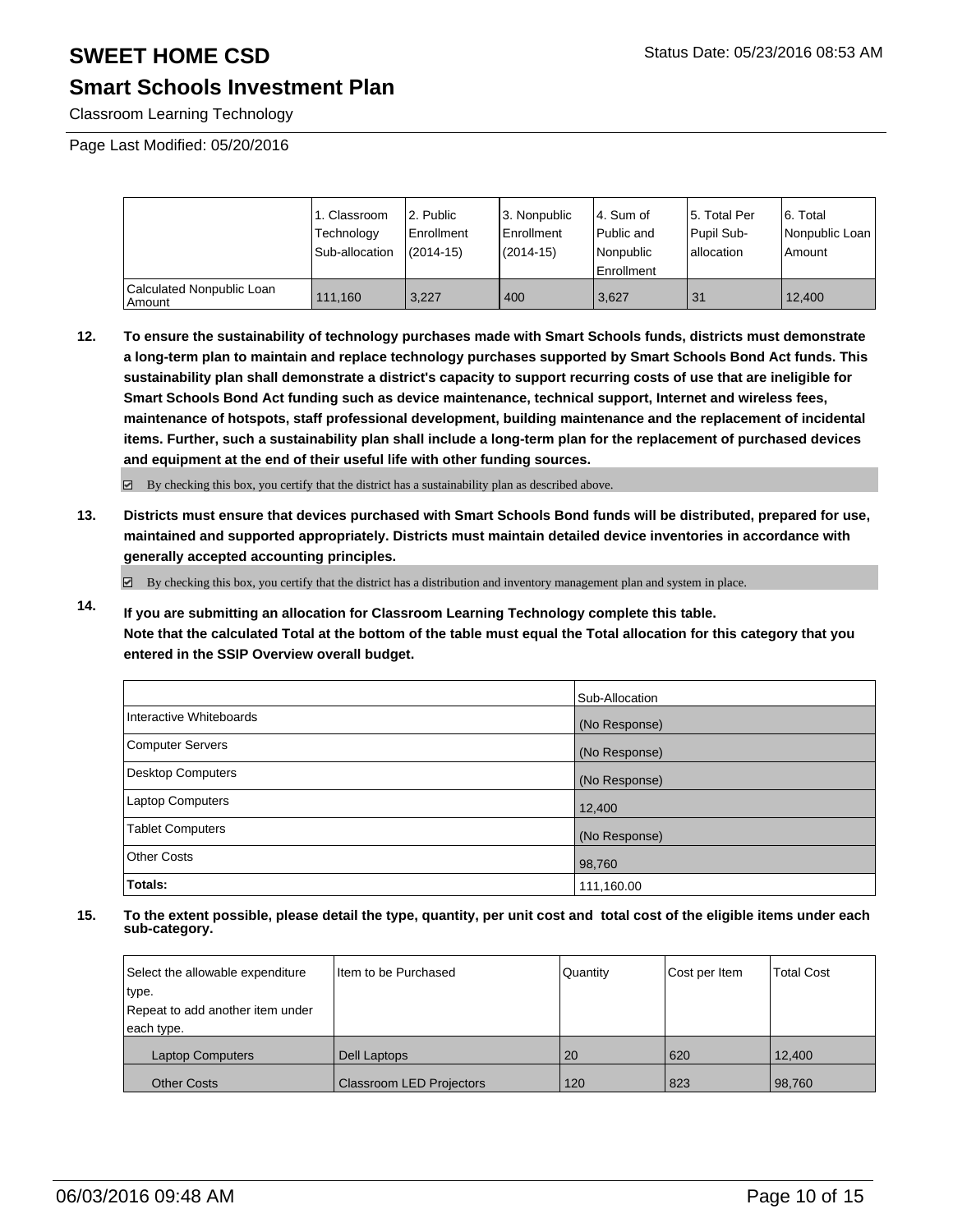### **Smart Schools Investment Plan**

Pre-Kindergarten Classrooms

Page Last Modified: 05/19/2016

**1. Provide information regarding how and where the district is currently serving pre-kindergarten students and justify the need for additional space with enrollment projections over 3 years.**

(No Response)

- **2. Describe the district's plan to construct, enhance or modernize education facilities to accommodate prekindergarten programs. Such plans must include:**
	- **Specific descriptions of what the district intends to do to each space;**
	- **An affirmation that pre-kindergarten classrooms will contain a minimum of 900 square feet per classroom;**
	- **The number of classrooms involved;**
	- **The approximate construction costs per classroom; and**
	- **Confirmation that the space is district-owned or has a long-term lease that exceeds the probable useful life of the improvements.**

(No Response)

**3. Smart Schools Bond Act funds may only be used for capital construction costs. Describe the type and amount of additional funds that will be required to support ineligible ongoing costs (e.g. instruction, supplies) associated with any additional pre-kindergarten classrooms that the district plans to add.**

(No Response)

**4. All plans and specifications for the erection, repair, enlargement or remodeling of school buildings in any public school district in the State must be reviewed and approved by the Commissioner. Districts that plan capital projects using their Smart Schools Bond Act funds will undergo a Preliminary Review Process by the Office of Facilities Planning.**

| Project Number |  |
|----------------|--|
| (No Response)  |  |

**5. If you have made an allocation for Pre-Kindergarten Classrooms, complete this table.**

**Note that the calculated Total at the bottom of the table must equal the Total allocation for this category that you entered in the SSIP Overview overall budget.**

|                                          | Sub-Allocation |
|------------------------------------------|----------------|
| Construct Pre-K Classrooms               | (No Response)  |
| Enhance/Modernize Educational Facilities | (No Response)  |
| Other Costs                              | (No Response)  |
| Totals:                                  |                |

| Select the allowable expenditure | Item to be purchased | Quantity      | Cost per Item | <b>Total Cost</b> |
|----------------------------------|----------------------|---------------|---------------|-------------------|
| type.                            |                      |               |               |                   |
| Repeat to add another item under |                      |               |               |                   |
| each type.                       |                      |               |               |                   |
| (No Response)                    | (No Response)        | (No Response) | (No Response) | (No Response)     |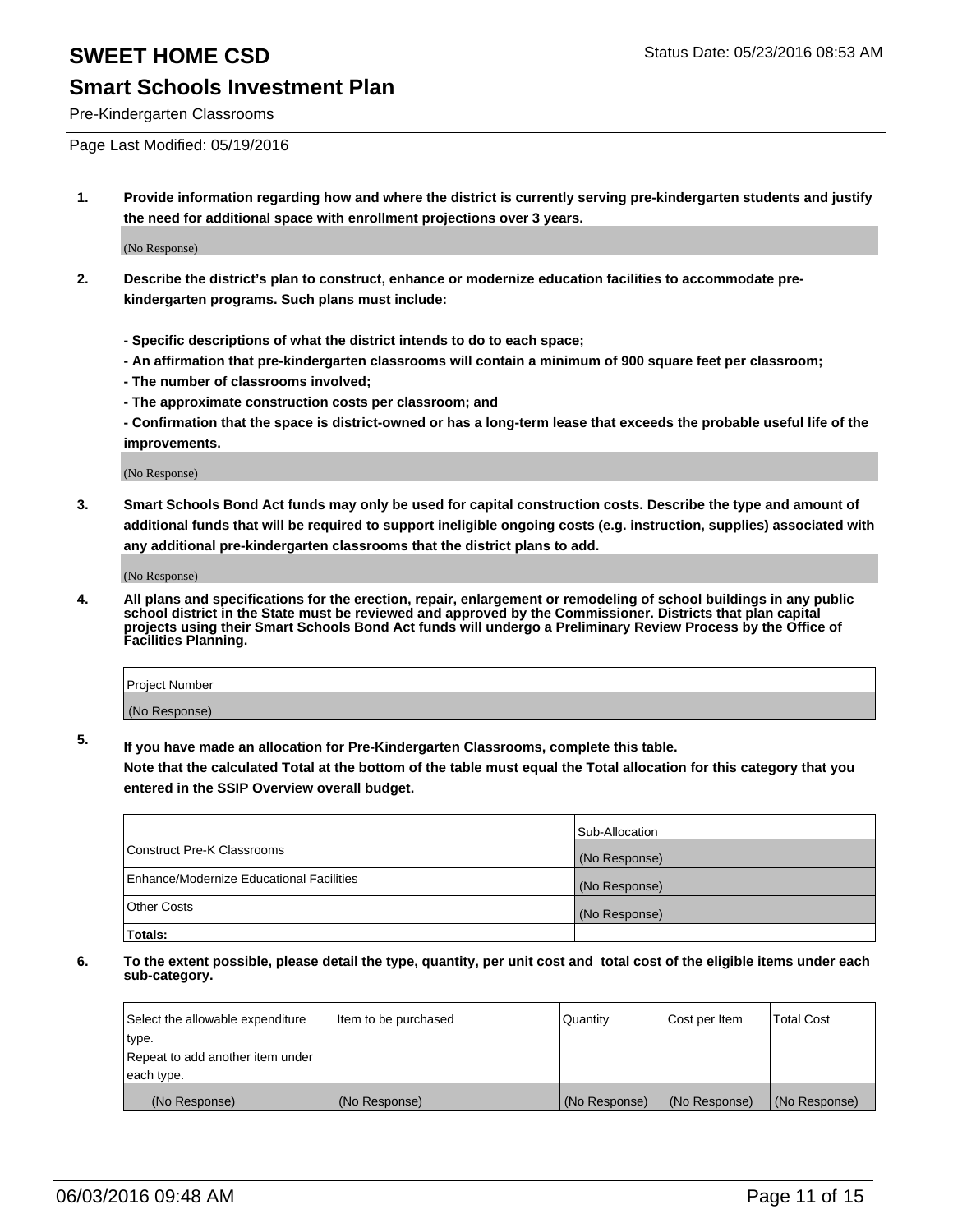### **Smart Schools Investment Plan**

Replace Transportable Classrooms

Page Last Modified: 05/19/2016

**1. Describe the district's plan to construct, enhance or modernize education facilities to provide high-quality instructional space by replacing transportable classrooms.**

(No Response)

**2. All plans and specifications for the erection, repair, enlargement or remodeling of school buildings in any public school district in the State must be reviewed and approved by the Commissioner. Districts that plan capital projects using their Smart Schools Bond Act funds will undergo a Preliminary Review Process by the Office of Facilities Planning.**

| <b>Project Number</b> |  |
|-----------------------|--|
| (No Response)         |  |

**3. For large projects that seek to blend Smart Schools Bond Act dollars with other funds, please note that Smart Schools Bond Act funds can be allocated on a pro rata basis depending on the number of new classrooms built that directly replace transportable classroom units.**

**If a district seeks to blend Smart Schools Bond Act dollars with other funds describe below what other funds are being used and what portion of the money will be Smart Schools Bond Act funds.**

(No Response)

**4. If you have made an allocation for Replace Transportable Classrooms, complete this table. Note that the calculated Total at the bottom of the table must equal the Total allocation for this category that you entered in the SSIP Overview overall budget.**

|                                                | Sub-Allocation |
|------------------------------------------------|----------------|
| Construct New Instructional Space              | (No Response)  |
| Enhance/Modernize Existing Instructional Space | (No Response)  |
| <b>Other Costs</b>                             | (No Response)  |
| Totals:                                        |                |

| Select the allowable expenditure | Item to be purchased | <b>Quantity</b> | Cost per Item | <b>Total Cost</b> |
|----------------------------------|----------------------|-----------------|---------------|-------------------|
| type.                            |                      |                 |               |                   |
| Repeat to add another item under |                      |                 |               |                   |
| each type.                       |                      |                 |               |                   |
| (No Response)                    | (No Response)        | (No Response)   | (No Response) | (No Response)     |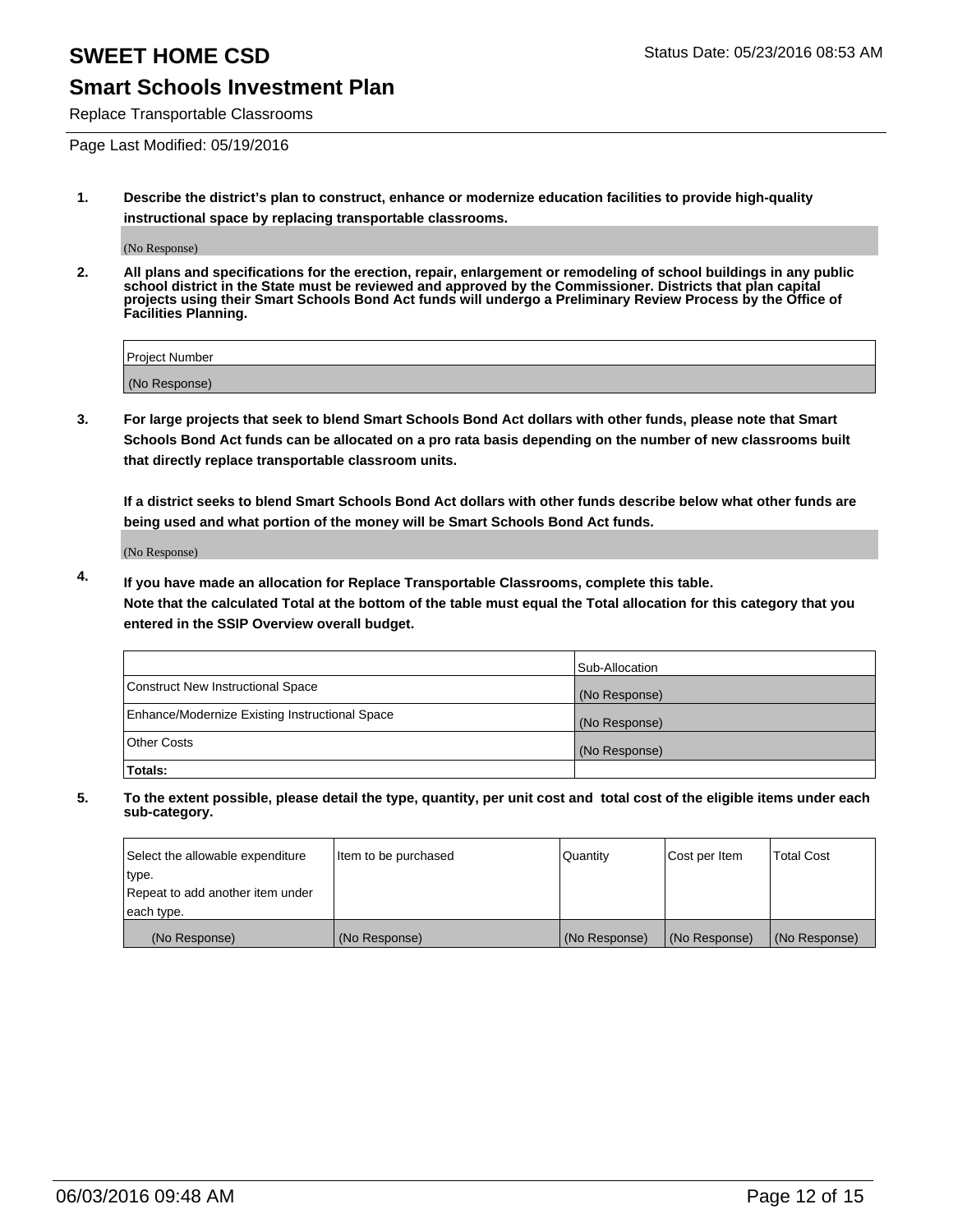### **Smart Schools Investment Plan**

High-Tech Security Features

Page Last Modified: 05/19/2016

#### **1. Describe how you intend to use Smart Schools Bond Act funds to install high-tech security features in school buildings and on school campuses.**

SHCSD will replace 25 security cameras in place at the Middle and High Schools. Existing cameras will be relocated to other areas to provide improved coverage. Each elementary school will have 5 additional cameras to improve coverage their.

New NVR servers will improve capacity to reliably capture video from cameras for use later in review.

**2. All plans and specifications for the erection, repair, enlargement or remodeling of school buildings in any public school district in the State must be reviewed and approved by the Commissioner. Districts that plan capital projects using their Smart Schools Bond Act funds will undergo a Preliminary Review Process by the Office of Facilities Planning.** 

| Project Number        |
|-----------------------|
| 14-02-07-06-0-006-SB1 |
| 14-02-07-06-0-007-SB1 |
| 14-02-07-06-0-003-SB1 |
| 14-02-07-06-0-009-SB1 |
| 14-02-07-06-0-008-SB1 |
| 14-02-07-06-0-012-SB1 |

- **3. Was your project deemed eligible for streamlined Review?**
	- Yes
	- $\hfill \square$  No
	- **3a. Districts with streamlined projects must certify that they have reviewed all installations with their licensed architect or engineer of record, and provide that person's name and license number. The licensed professional must review the products and proposed method of installation prior to implementation and review the work during and after completion in order to affirm that the work was code-compliant, if requested.**

By checking this box, you certify that the district has reviewed all installations with a licensed architect or engineer of record.

**4. Include the name and license number of the architect or engineer of record.**

| <sup>1</sup> Name | License Number |
|-------------------|----------------|
| Shawn Wright      | 29492          |

**5. If you have made an allocation for High-Tech Security Features, complete this table. Note that the calculated Total at the bottom of the table must equal the Total allocation for this category that you entered in the SSIP Overview overall budget.**

|                                                      | Sub-Allocation |
|------------------------------------------------------|----------------|
| Capital-Intensive Security Project (Standard Review) | (No Response)  |
| <b>Electronic Security System</b>                    | 85,000         |
| <b>Entry Control System</b>                          | (No Response)  |
| Approved Door Hardening Project                      | (No Response)  |
| <b>Other Costs</b>                                   | (No Response)  |
| Totals:                                              | 85,000.00      |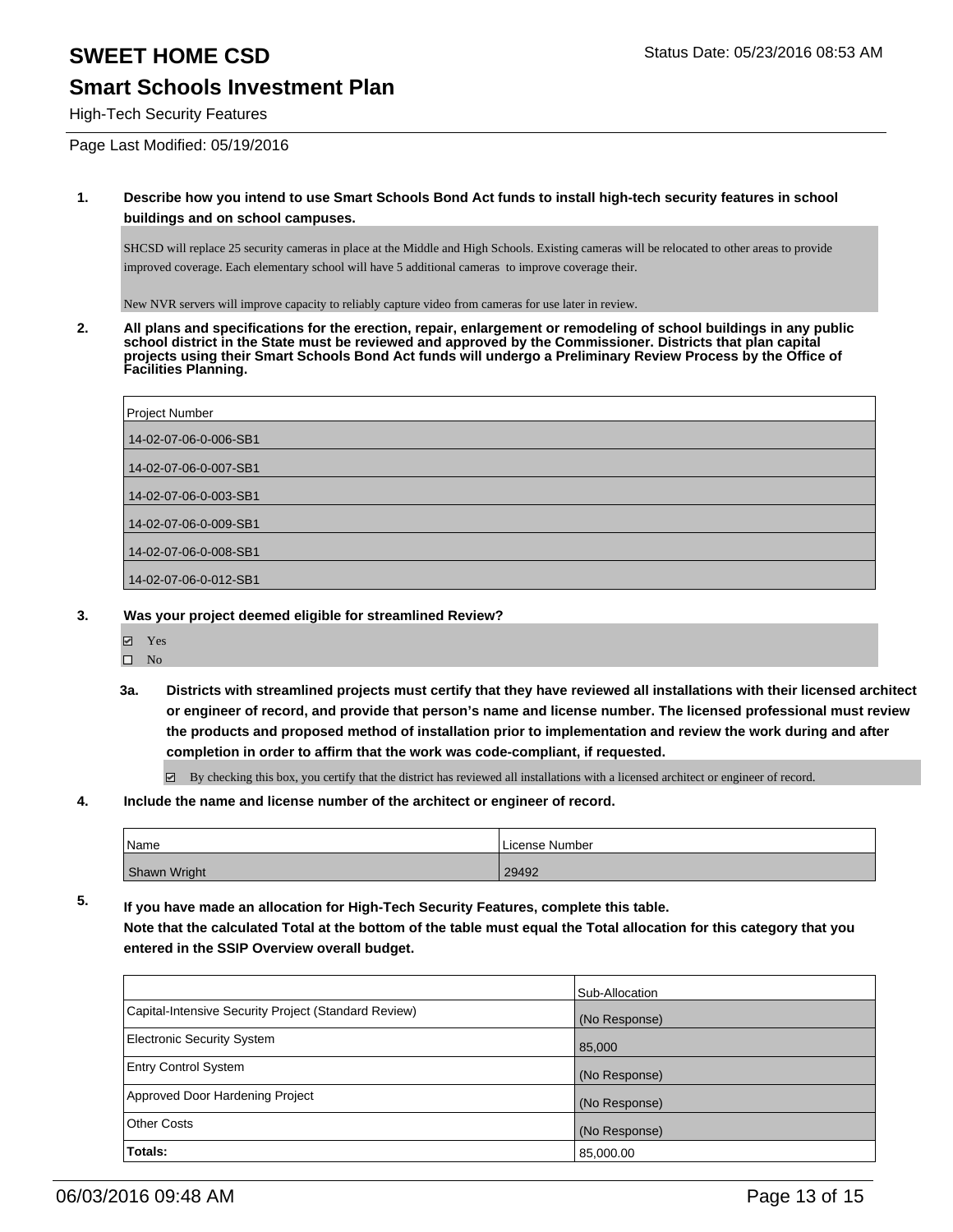## **Smart Schools Investment Plan**

High-Tech Security Features

Page Last Modified: 05/19/2016

| Select the allowable expenditure  | Item to be purchased       | Quantity | Cost per Item | <b>Total Cost</b> |
|-----------------------------------|----------------------------|----------|---------------|-------------------|
| type.                             |                            |          |               |                   |
| Repeat to add another item under  |                            |          |               |                   |
| each type.                        |                            |          |               |                   |
| <b>Electronic Security System</b> | Video Surveillance Cameras | 70       | 1.000         | 70,000            |
| <b>Electronic Security System</b> | NVR Server/ Recorder       |          | 7,500         | 15.000            |